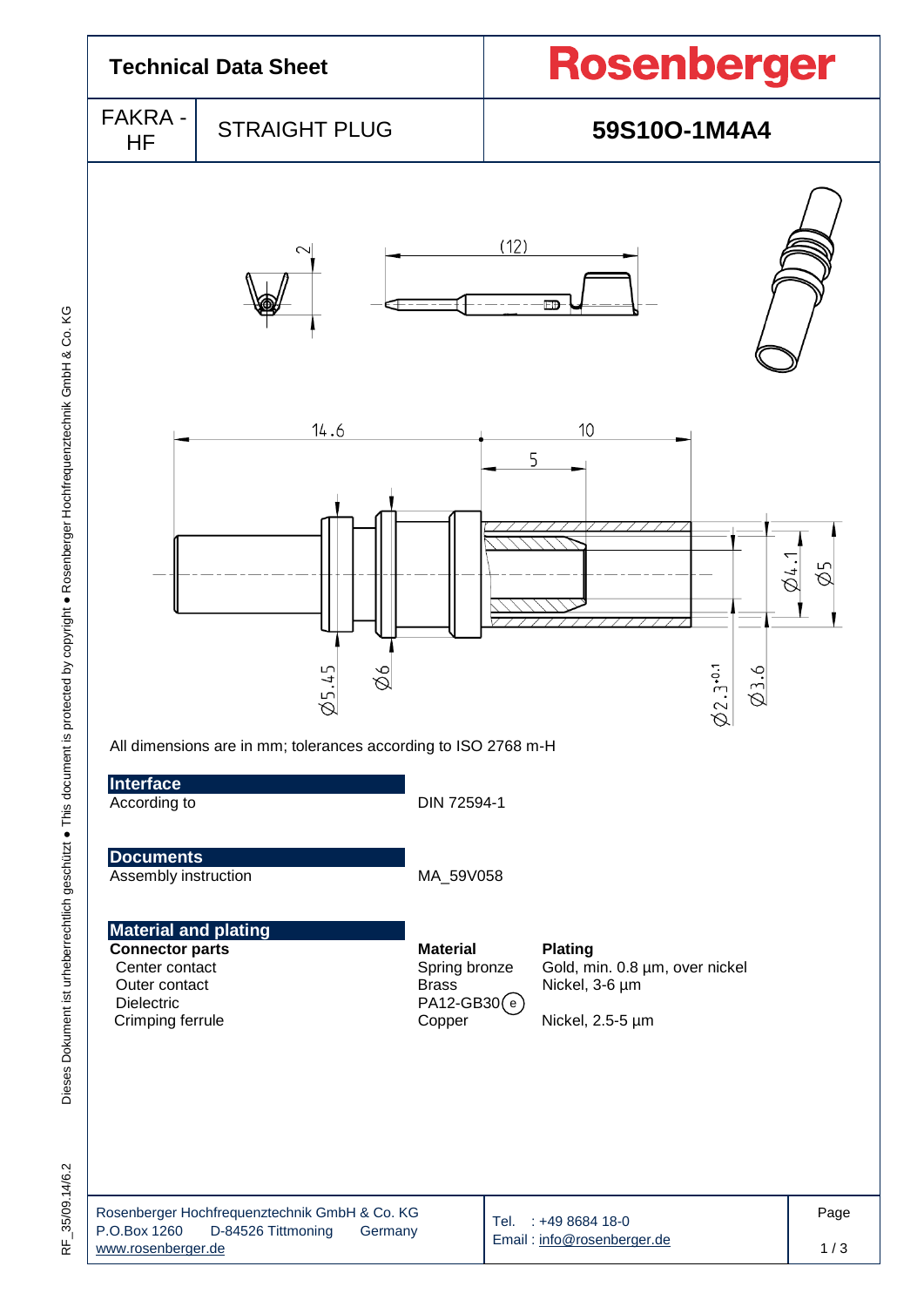|                          | <b>Technical Data Sheet</b> | <b>Rosenberger</b> |  |  |
|--------------------------|-----------------------------|--------------------|--|--|
| $FAKRA -  $<br><b>HF</b> | STRAIGHT PLUG               | 59S10O-1M4A4       |  |  |

### STRAIGHT PLUG **1200-1M4A4**

| <b>Electrical data</b> |  |
|------------------------|--|
|                        |  |
|                        |  |
|                        |  |

| Impedance                 | 50 $\Omega$                     |
|---------------------------|---------------------------------|
| Frequency                 | DC to 6 GHz                     |
| Return loss               | $\geq$ 30 dB, DC to 1 GHz       |
|                           | $\geq$ 24 dB, DC to 3 GHz       |
|                           | $\geq$ 15 dB, DC to 6 GHz       |
| Insertion loss            | $\leq$ 0.1 x $\sqrt{f(GHz)}$ dB |
| Insulation resistance     | $\geq 1x10^3$ M $\Omega$        |
| Center contact resistance | $\leq$ 5 m $\Omega$             |
| Outer contact resistance  | $\leq$ 5 m $\Omega$             |
| Test voltage              | 750 V rms                       |
| Working voltage           | 335 V rms                       |
| Power current             | $\leq$ 1 A DC                   |
| RF-leakage                | $\geq$ 65 dB up to 1 GHz        |

*- Limitations are possible due to the used cable type -*

| Mechanical data         |             |
|-------------------------|-------------|
| Mating cycles           | > 25        |
| <b>Engagement force</b> | $\leq 25 N$ |
| Disengagement force     | > 2N        |

#### **Environmental data**

| Temperature range              | -40 $^{\circ}$ C to +105 $^{\circ}$ C |
|--------------------------------|---------------------------------------|
| Thermal shock                  | DIN 72594-2 clause 8.2                |
| Temperature and humidity       | DIN 72594-2 clause 8.3 $\binom{ }{e}$ |
| Vibration and mechanical shock | DIN 72594-2 clause 8.1                |
|                                | DIN 72594-2 clause 8.4                |
| Dry heat<br>RoHS (e)           | compliant                             |
|                                |                                       |

*- Limitations are possible due to the used cable type -*

| <b>Tooling</b>                    |            |
|-----------------------------------|------------|
| Crimping tool                     | 11W150-000 |
| Crimp insert outer contact        | 11W150-104 |
| Crimping tool -                   |            |
| Incl. Crimp insert center contact | 11W161-8M4 |
|                                   |            |

### **Suitable cables**

Cable type RTK 031

# **Packing**<br>Standard<br>Weight

10 / 500 / 5.000 / 20.000 pcs in box; center contact on reel  $2.20$  g/pce

| Rosenberger Hochfrequenztechnik GmbH & Co. KG |                    |         |
|-----------------------------------------------|--------------------|---------|
| P.O.Box 1260                                  | D-84526 Tittmoning | Germany |
| www.rosenberger.de                            |                    |         |

Tel. : +49 8684 18-0 Email : [info@rosenberger.de](mailto:info@rosenberger.de)